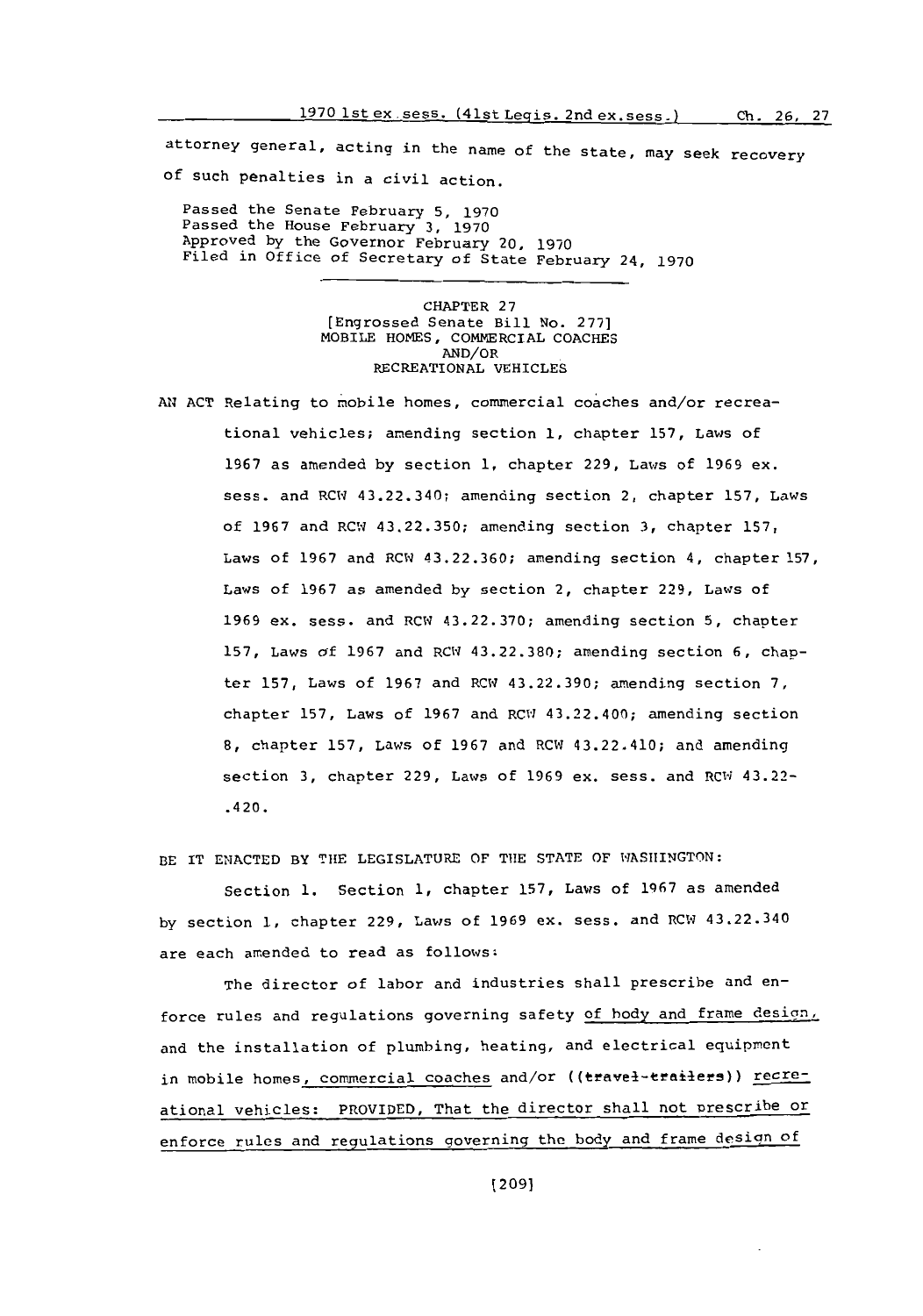**Ch. 27 1970** Ist ex. sess. (41st Legis. 2nd ex. sess.)

recreational vehicles until after the American National Standards Institute shall have published standards and specifications upon this subject. Such rules and regulations shall be reasonably consistent with recognized and accepted principles of safety for body and frame design and  $((f e f))$  plumbing, heating, and electrical installations, in order to protect the health and safety of the people of this state from dangers inherent in the use of substandard and unsafe body and frame design, construction, plumbing, heating, electrical, and other equipment and shall correlate with and, so far as practicable, conform to the then current standards and specifications of the American ((Gtandareds-AsseeiatieR)) National Standards Institute standards **A119.1** for mobile homes and commercial coaches and **A119.2** for((tavel-tfailers)) recreational vehicles. It shall be unlawful for any person to lease, sell or offer for sale, within this state, any mobile homes, commercial coaches and/or ((travel-trailers)) recreational vehicles manufactured after January **1, 1968,** containing plumbing, heating, electrical, or other equipment, and after July **1, <sup>1970</sup>**body and frame desicn or construction unless such equipment meets the requirements of the rules and regulations provided for here in.

Sec. 2. Section 2, chapter **157,** Laws **of 1967** and RCW 43.22- **.350** are each amended to read as follows:

**(1)** in comnpliance with any applicable provisions of this chapter, the director of the department **of** labor and industries shall establish a schedule of fees, whether on the basis of plan approval or inspection, for the issuance of an insigne which indicates that the mobile home, commercial coach and/or ((travel-trailer)) recreational vehicle complies with the provisions of RCW 43.22.340 through 43. 22.410.

(2) Insignia are not required on mobile homes, commercial coaches and/or ((travel-trailers)) recreational vehicles manufactured within this state for sale outside this state which are sold to persons outside this state.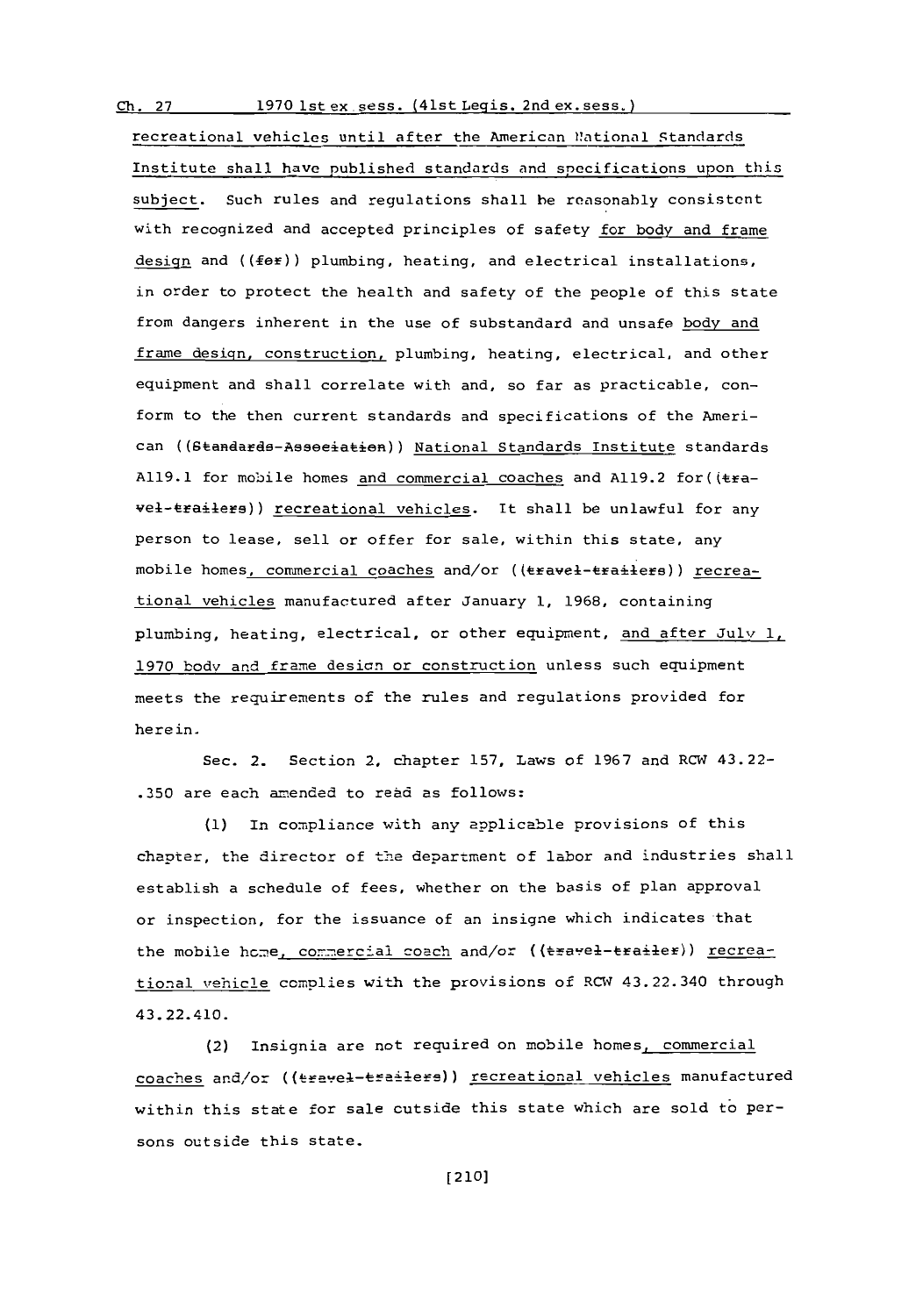Sec. **3.** Section **3,** chapter **157,** Laws of **1967** and ROW 43.22- **.360** are each amended to read as follows:

Plans and specifications of each model or production prototype of a mobile home, commercial coach and/or ((travel-trailer)) recreational vehicle showing body and frame design, construction, plumbing, heating and electrical specifications and data shall **be** submitted to the department of labor and industries for approval and recommendations with respect to compliance with the regulations and standards of each of such agencies. When plans have been submitted and approved as aforesaid, no changes or alterations shall be made to body and frame design, construction, plumbing, heating or electrical installations or specifications shown thereon in any ((trailer)) mobile home, commercial coach or ((eamping)) recreational vehicle without prior written approval of the department of labor and industries.

Sec. 4. Section 4, chapter **157,** Laws of **1967** as amended **by** section 2, chapter **229,** Laws of **1969** ex. sess. and ROW **43.22.370** are each amended to read as follows:

Any mobile home, commercial coach and/or ((travel-trailer)) recreational vehicle leased or sold in Washington and manufactured prior to July **1, 1968,** which has not been inspected prior to its sale and which does not meet the requirements prescribed will not be required to comply with said requirements except for alterations or installations referred to in RCW 43.22.360.

Sec. **5.** Section **5,** chapter **157,** Laws of **1967** and RCW 43.22- **.380** are each amended to read as follows:

Used mobile homes. commercial coaches and/or ((travel-trailere)) recreational vehicles manufactured for use outside this state which do not meet the requirements prescribed and have been used for six months or more will not be required to comply with said requirements except for alterations or installations referred to in RCW 43-**.22.360.**

Sec. **6.** Section **6,** chapter **157,** Laws of **1967** and ROW 43.22- **.390** are each amended to read as follows: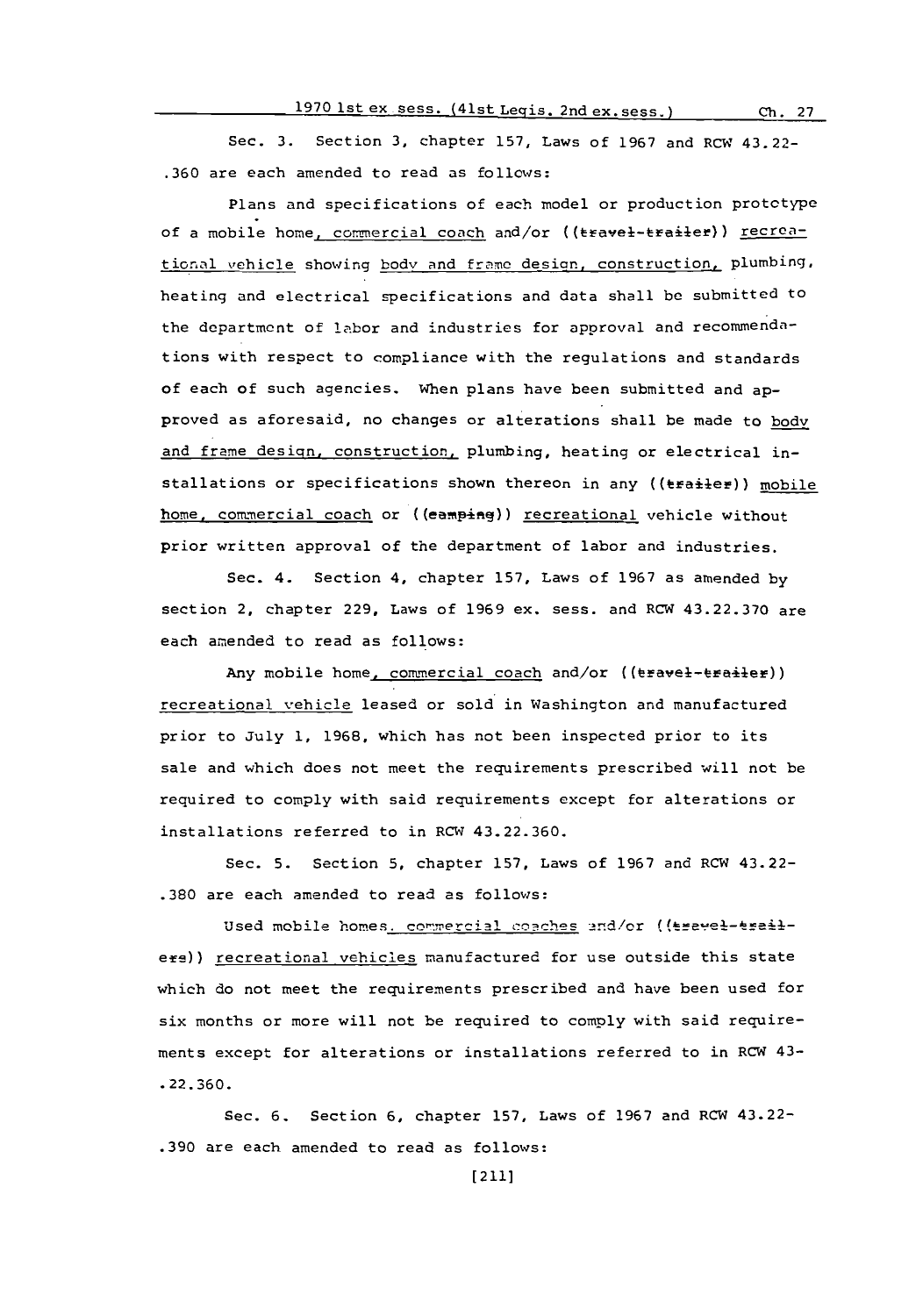## **Ch. 27 1970** Ist ex sess. (41st Legis. 2nd ex. sess.)

Mobile homes, commercial coaches and/or ((travel-trailers)) recreational vehicles subject to the provisions of RCW 43.22.340 through 43.22.410, and mobile homes, commercial coaches and/or ((travel-trailers)) recreational vehicles upon which alterations of body and frame desian. construction or installations of plumbing, heating or electrical equipment referred to in RCW 43.22.360 arc made after July **1, 1968,** shall have affixed thereto such insigne of aPproval.

Sec. **7.** Section **7,** chapter **157,** Laws of **1967** and RCW 43.22- .400 are each amended to read as follows:

If the director of the department of labor and industries determines that the standards for body and frame design, construction and the plumbing, heating and electrical equipment installed in mobile homes. commercial coaches and/or recreational vehicles **by** the statutes or rules and regulations of other states are at least equal to the standards prescribed **by** this state, he may so provide **by** regulation. Any mobile home, commercial coach and/or recreational vehicle which a state listed in such regulations has approved as meeting its standards for body and frame design, construction and plumbing, heating and electrical equipment shall be deemed to meet the standards of the director of the department of labor and industries, if he determines that the standards of such state are actually being enforced.

Sec. **8.** Section **S.** chapter **157,** Laws of **1967** and ROW 43.22- .410 are each amended to read as follows:

Any mobile home, commercial coach and/or ((travel trailer)) recreational vehicle that meets the requirements prescribed under RCW 43.22.340 shall not be required to comply with any ordinances of a city or county prescribing requirements for body and frame design, construction or plumbing, heating and electrical equipment installed in mobile homes, commercial coaches and/or recreational vehicles.

Sec. **9.** Secztion **3,** chapter **229,** Laws of **1969** ex. sess., and RCW 43.22.420 are each amended to read as follows:

> There is hereby created a mobile home and  $((\texttt{travel-trai-ler}))$ [2121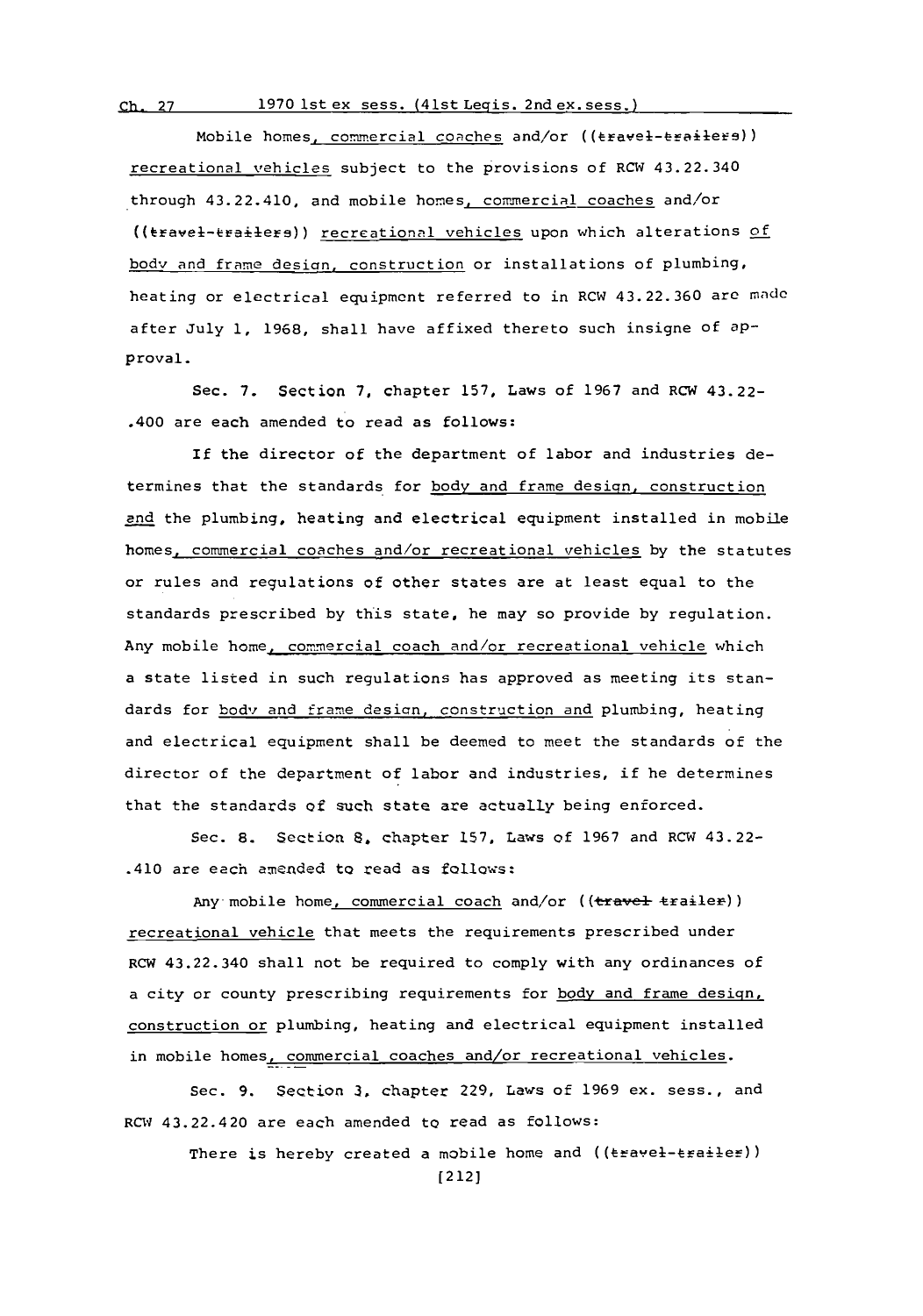## **1970** ist ex. sess. (41st Legis. 2nd ex. sess.) **Ch. <sup>27</sup>**

recreational vehicle advisory board consisting of seven members to be appointed by the governor with the advice of the director of labor and industries as herein provided. It shall be the purpose and function of the board to advise the director on all matters pertaining to the enforcement of this chapter including but not limited to standards of body and frame design, construction and plumbing, heating and electrical installations, minimum inspection procedures, the adoption of rules and regulations pertaining to the manufacture **of** mobile homes, commercial coaches and ((travel-trailers)) recreational vehicles. The members of the mobile home and ((travel-trailer)) recreational vehicle advisory board shall be selected and appointed as follows: One member shall be an employee or officer **of** a mobile home manufacturing company; one member shall be an employee or officer of a travel trailer manufacturing company; one member shall be an employee, officer or distributor of a company engaged in the manufacture of component parts affecting the plumbing apparatus and equipment; one member shall be an employee, officer or distributor of a company engaged in the manufacture of electrical material, equipment or appliances; one member shall be a distributor or manufacturer of heating equipment, material or devices; and one member shall represent that segment of the general public owning or leasing mobile homes, commercial coaches and/or ((travel-trailers)) recreational vehicles. The chief supervisor for the mobile home, commercial coach and ((teavel-trailer)) recreational vehicle section within the department of labor and industries shall be a member of the advisory board and shall act as secretary. The regular term of each member shall be four years: PROVIDED, HOWEVER, The original board shall be appointed for the following terms: The first term of the member representing a manufacturer of mobile homes and of the member representing the general public shall be four years; the member representing the manufacturer of travel trailers shall serve three years; the member representing the manufacturer or distributor of plumbing

**[213]**